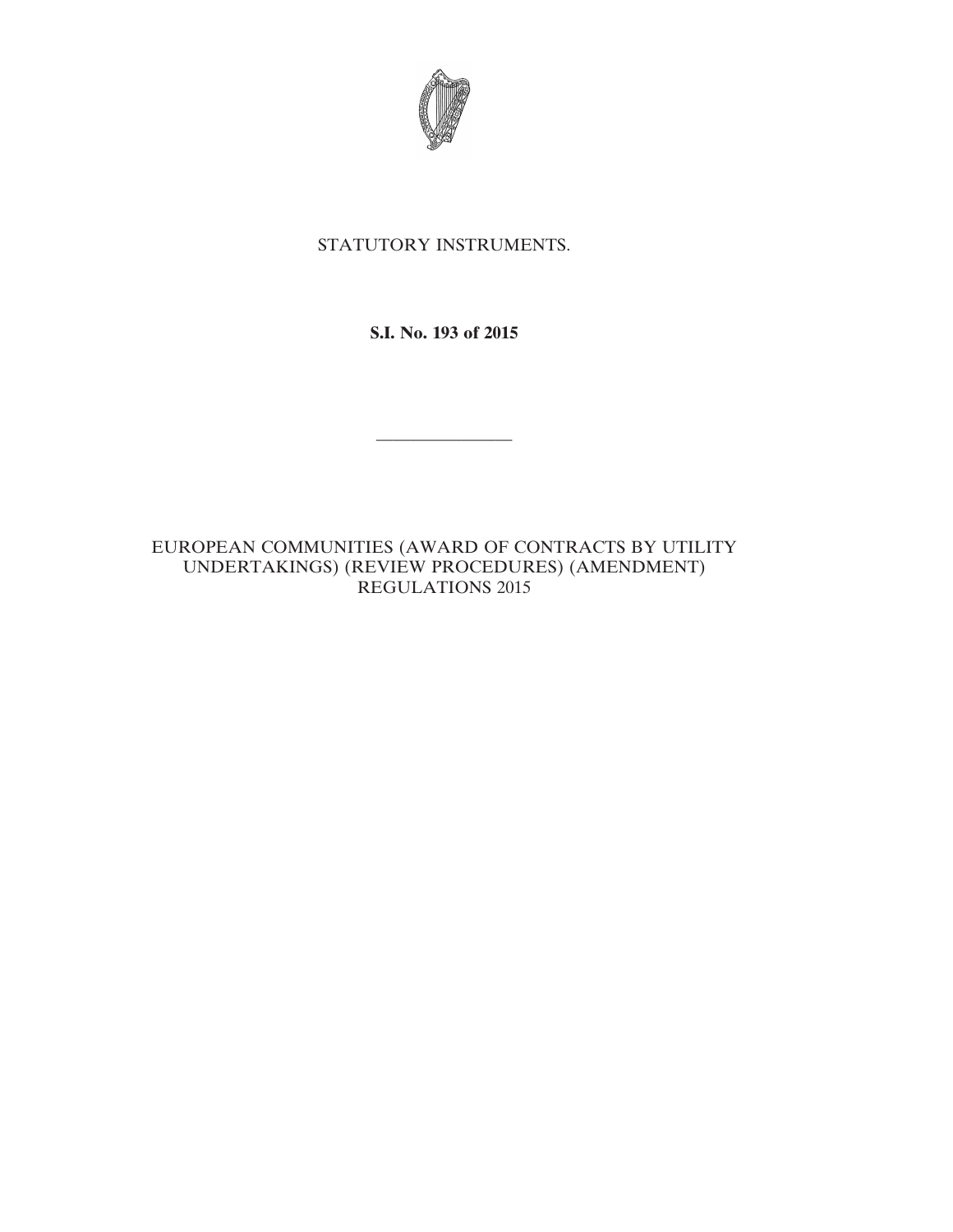# EUROPEAN COMMUNITIES (AWARD OF CONTRACTS BY UTILITY UNDERTAKINGS) (REVIEW PROCEDURES) (AMENDMENT) REGULATIONS 2015

I, BRENDAN HOWLIN, Minister for Public Expenditure and Reform, in exercise of the powers conferred on me by section 3 of the European Communities Act 1972 (No. 27 of 1972), and for the purpose of giving further effect to Council Directive  $92/13/EEC<sup>1</sup>$ , as amended by Directive 2007/66/EC<sup>2</sup>, hereby make the following regulations:

### *Citation*

1. These Regulations may be cited as the European Communities (Award of Contracts by Utility Undertakings) (Review Procedures) (Amendment) Regulations 2015.

### *Definition*

2. In these Regulations the "Principal Regulations" means the European Communities (Award of Contracts by Utility Undertakings) (Review Procedures) Regulations 2010 (S.I. No. 131 of 2010).

### *Application of Regulations*

3. Subject to Regulations 6(4) and 7(2), the amendments effected by these Regulations, in so far as they relate (in any respect) to, or operate in consequence of, an application under Regulation 8 of the Principal Regulations, shall apply irrespective of whether the particular application under that Regulation was made on or before, or is made after, the date of the making of these Regulations.

#### *Amendment of Regulation 2 of the Principal Regulations*

4. Regulation 2 of the Principal Regulations is amended, in paragraph (4), by substituting "in accordance with Regulation 6" for "in accordance with paragraphs (2) and (3) of Regulation 7".

### *Amendment of Regulation 5 of the Principal Regulations*

5. Regulation 5 of the Principal Regulations is amended by inserting the following after paragraph (4):

"(5) For the avoidance of doubt, nothing in the subsequent provisions of these Regulations enables a Court to make an order permitting a reviewable contract to be concluded during the period specified in paragraph (1).".

<sup>1</sup>OJ No. L076, 23.03.1992, p.14. 2 OJ No. L335, 20.12.2007, p.31.

> *Notice of the making of this Statutory Instrument was published in "Iris Oifigiúil" of* 15*th May*, 2015.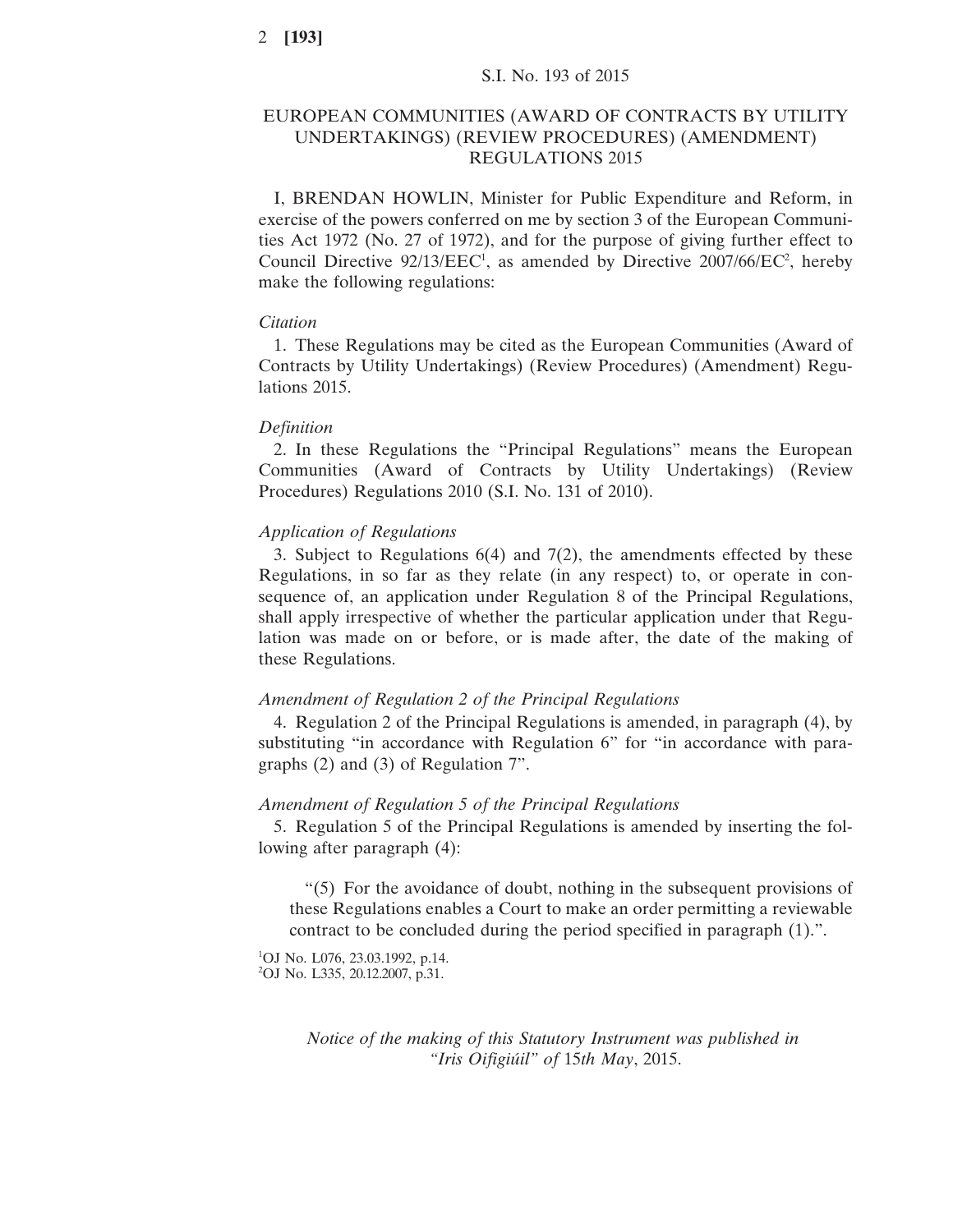### *Amendment of Regulation 8 of the Principal Regulations*

6. (1) Regulation 8 of the Principal Regulations is amended, in paragraph (1)(*a*), by substituting "an order to correct an alleged infringement or prevent further damage" for "interlocutory orders with the aim of correcting an alleged infringement or preventing further damage".

(2) Regulation 8 of the Principal Regulations is further amended by substituting the following for paragraph (2):

"(2) If a person applies to the Court under paragraph  $(1)$ , the contracting entity shall not conclude the contract until—

(*a*) the Court has determined the matter, or

(*b*) the Court gives leave to lift any suspension of a procedure, or

(*c*) the proceedings are discontinued or otherwise disposed of,

but this is subject to paragraph (2A).

(2A) Notwithstanding that—

- (*a*) an application has been made under paragraph (1), and
- (*b*) the matter concerned has not been determined by the Court,

the contracting entity may conclude the contract if, on application to the Court under Regulation 8A, the Court so orders.".

(3) Regulation 8 of the Principal Regulations is further amended, in paragraph (6), by inserting "or the contracting entity" after "eligible person".

(4) The amendment effected by paragraph (2) shall not apply in relation to the awarding of a contract leave to apply for judicial review in respect of which was granted by the High Court on 21 March 2014.

### *Exception to prohibition in Regulation 8(2) of the Principal Regulations*

7. (1) The Principal Regulations are amended by inserting the following after Regulation 8:

### *"Exception to prohibition in Regulation 8(2)*

8A. (1) On application made to it under this Regulation by the contracting entity, the Court may, notwithstanding the matters referred to in Regulation 8  $(2A)(a)$  and  $(b)$ , make an order permitting the contracting entity to conclude the contract referred to in Regulation 8(1).

- (2) When deciding whether to make an order under this Regulation—
	- (*a*) the Court shall consider whether, if Regulation 8(2)(*a*) were not applicable, it would be appropriate to grant an injunction restraining the contracting entity from entering into the contract, and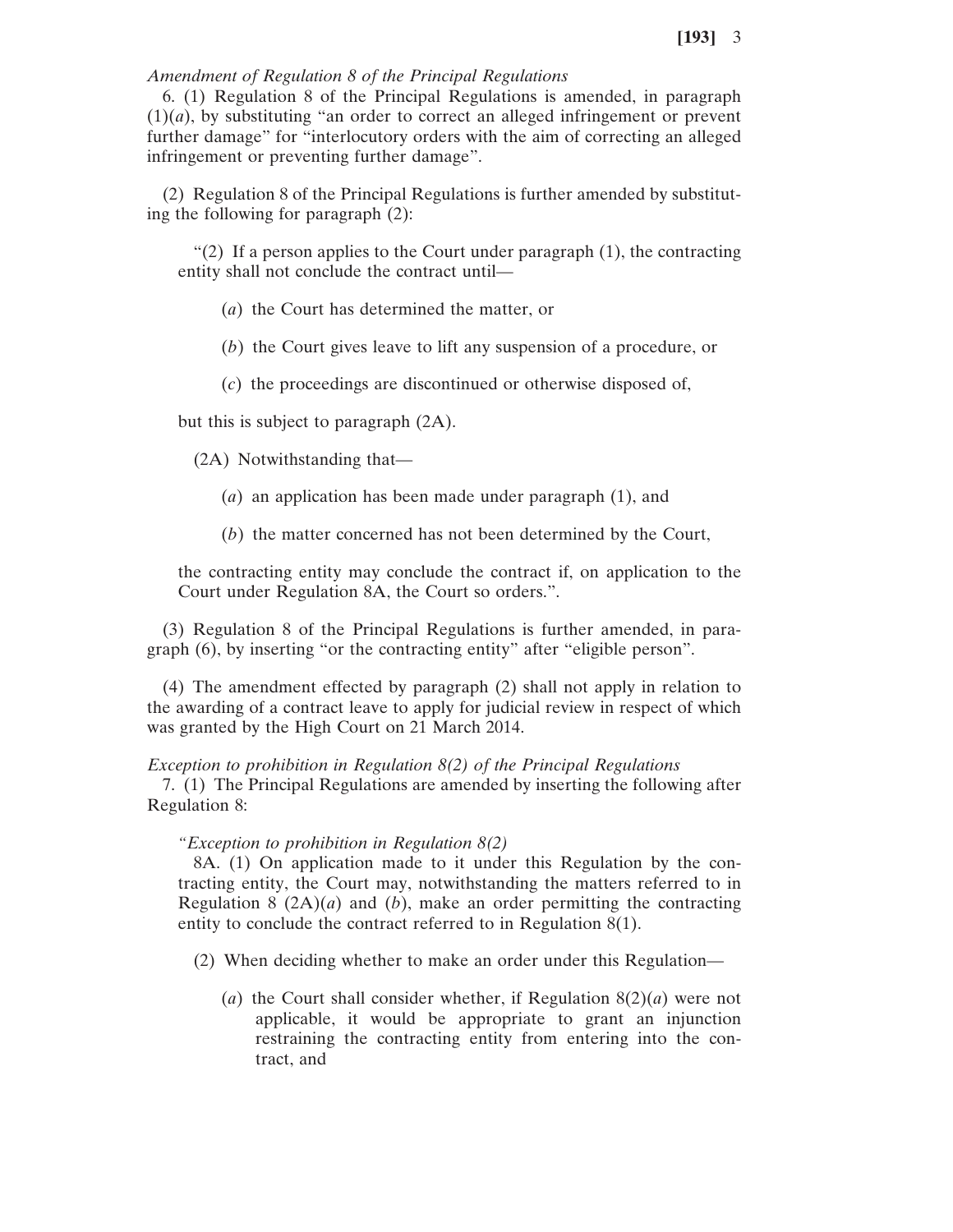## 4 **[193]**

(*b*) only if the Court considers that it would not be appropriate to grant such an injunction may it make an order under this Regulation.

(3) The Court may, if it considers just to do so, specify in the order it makes under this Regulation that the order shall operate subject to there being satisfied one, or more than one, condition that it determines to be appropriate and specifies in the order.

(4) A person who has applied to the Court under this Regulation shall give the eligible person concerned notice of the application by serving a copy of the originating motion on the eligible person as soon as reasonably practicable".

(2) The amendment effected by paragraph (1) shall not apply in relation to the awarding of a contract leave to apply for judicial review in respect of which was granted by the High Court on 21 March 2014.

### *Amendment of Regulation 11 of the Principal Regulations*

8. Regulation 11 of the Principal Regulations is amended by inserting the following after paragraph (1):

"(1A) The reference in paragraph  $(1)(b)(ii)$  to the contracting entity having concluded the contract (the 'relevant act') before the Court has made its decision does not include a reference to either of the following cases—

- (*a*) a case in which the Court has made an order under Regulation 8A permitting the relevant act, or
- (*b*) if such an order has been made but is specified to operate subject to one, or more than one, condition being satisfied, a case in which the relevant act complies with that condition or those conditions.".

L.S.

GIVEN under my Official Seal, 30 April 2015.

> BRENDAN HOWLIN, Minister for Public Expenditure.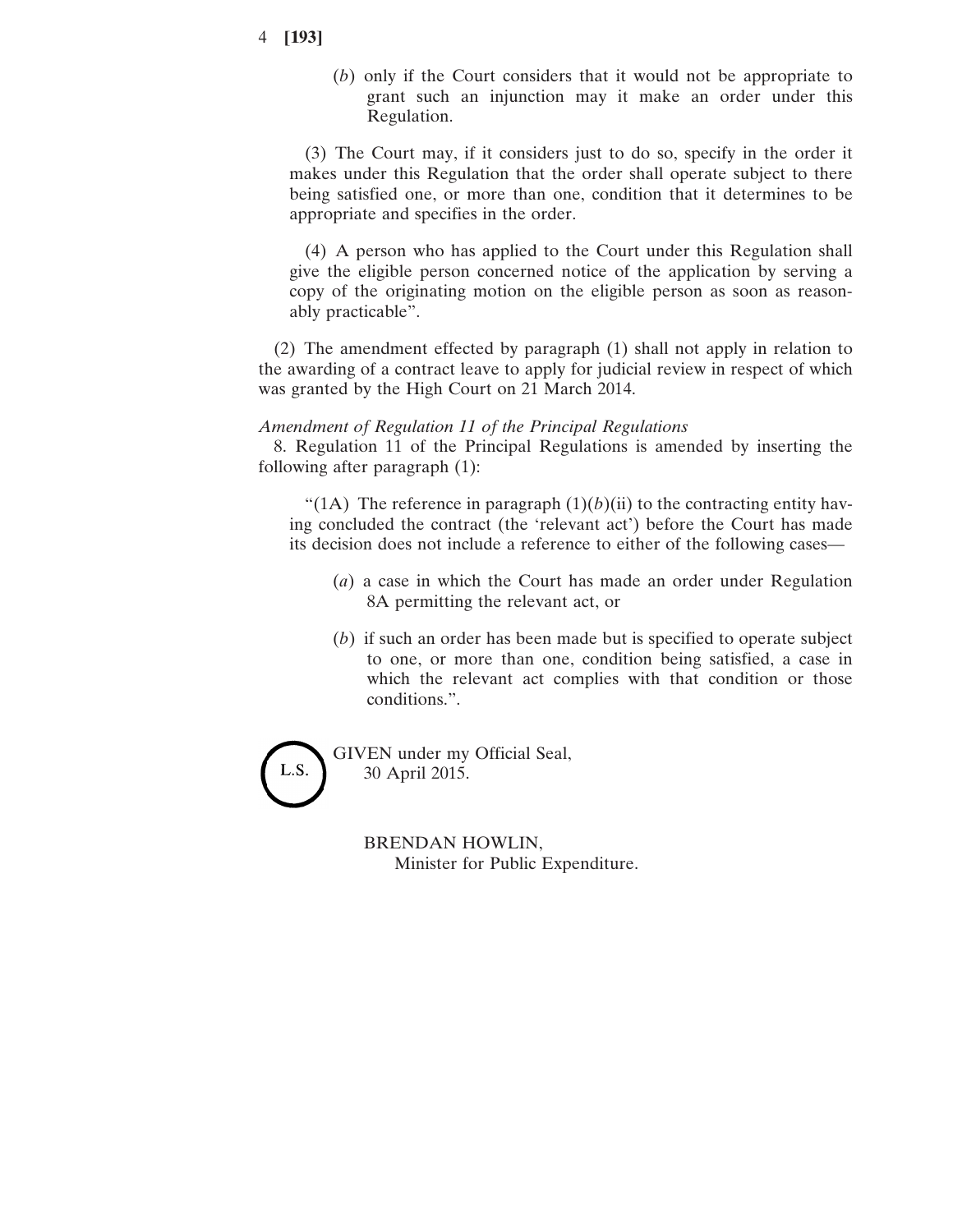**[193]** 5

### EXPLANATORY NOTE

*(This note is not part of the Instrument and does not purport to be a legal interpretation)*

These Regulations amend the European Communities (Award of Contracts by Utility Undertakings) (Review Procedures) Regulations 2010 (S.I. 131 of 2010).

These Regulations allow the Court jurisdiction to lift the automatic suspension of the procedure for the award of a contract in certain cases.